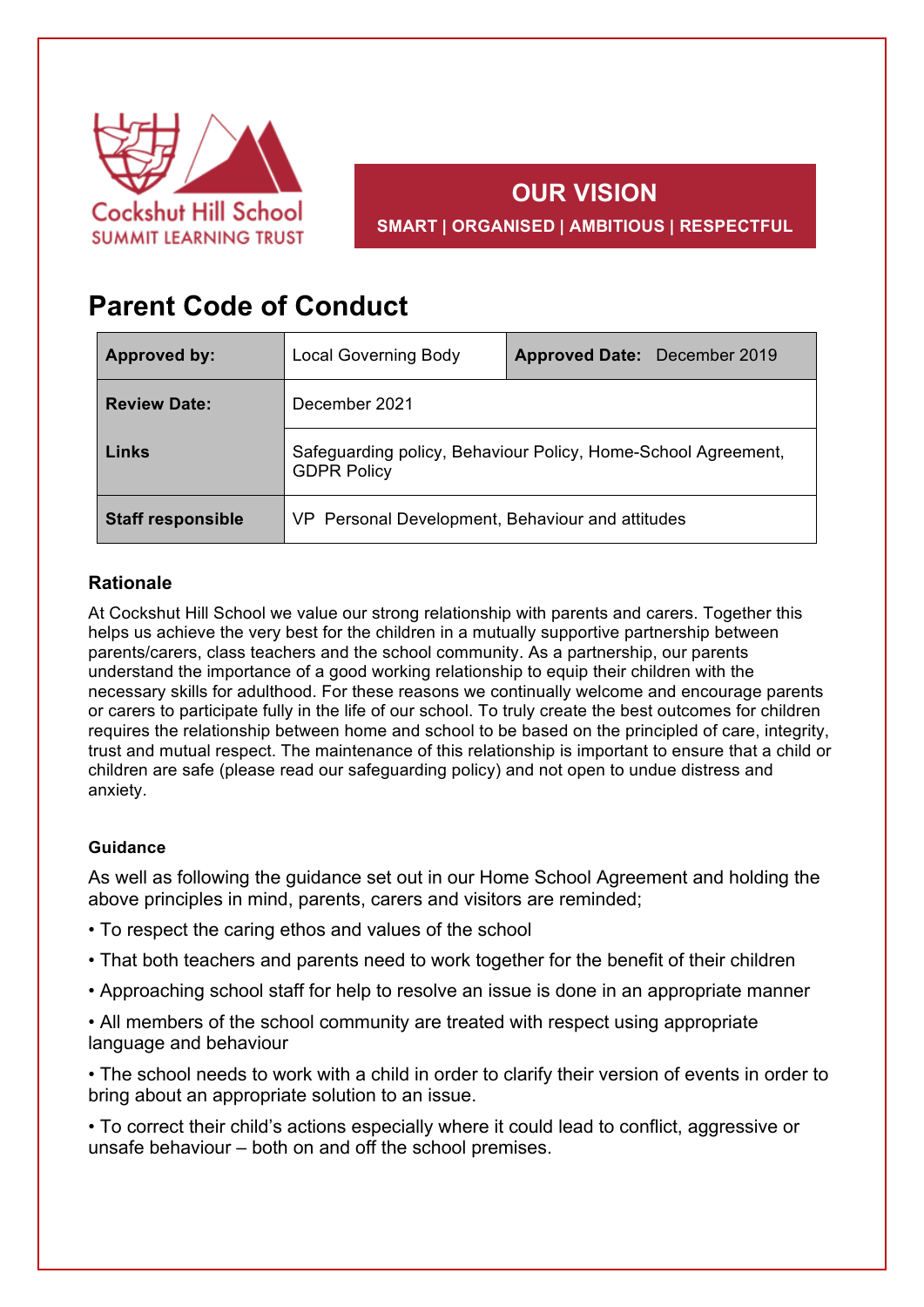• To use other strategies rather than using 'staff' as threats to admonish their children's behaviour In order to support a peaceful and safe school environment the school will not tolerate parents, carers or visitors exhibiting the following;

• Disruptive behaviour which interferes or threatens to interfere with any of the school's operation or activities anywhere on the school premises.

- Any inappropriate behaviour on the school premises.
- Using loud or offensive language or displaying temper.
- Threatening, in any way, a member of school staff, visitor, fellow parent/carer or pupil.
- Damaging or destroying school property

• Sending abusive or threatening emails or text/voicemail/phone message or other written communications to anyone within the school community.

• Defamatory, offensive or derogatory comments regarding the school or any of the pupils/parent/staff, at the school on Facebook or other social sites. (see Appendix 1)

• The use of physical or verbal aggression towards another adult or child. This includes physical punishment against your own child on school premises.

• Approaching someone else's child in order to discuss or chastise them because of the actions of this child towards their own child. (Such an approach to a child may be seen to be an assault on that child and may have legal consequences).

• Smoking, taking illegal drugs or the consumption of alcohol on school premises.

• Dogs being brought on to school premises (other than guide dogs)

Should any of the above occur on school premises, the school may feel it is necessary to take action by contacting the appropriate authorities and/or sadly, consider banning the offending adult from entering the school premises.

Thank you for abiding by this policy in our school. Together we create a positive and uplifting environment not only for the children but also all who work and visit our school. Note: Can parents please ensure they make all persons responsible for collecting their children aware of this policy.

#### **APPENDIX 1**

#### **Inappropriate use of Social Network Sites**

Social media websites are being used increasingly to fuel campaigns and complaints against schools, Principals, school staff, and in some cases other parents or pupils. The Department for Education/Government and Governors of Cockshut Hill School considers the use of social media websites being used in this way as unacceptable. Any concerns you may have about the school or your child/children must be made through the appropriate channels by speaking to the class teacher, Principal or the Chair of Local Governing Body, where they will be dealt with fairly, appropriately and effectively for all concerned.

**Libellous or defamatory posts** – IN the event that any pupil or parent/carer of a child/children at Cockshut Hill is found to be posting libellous or defamatory comments on Facebook or other social network sites, they will be reported to the appropriate 'report abuse' section of the network site. All social network sites have clear rules about the content which can be posted on the site and they provide robust mechanisms to report contact or activity which breaches this. The school will also expect that any parent/carer or pupil removes such comments immediately. Cyber bullying – we take very seriously the use of cyber bullying by one child or a parent to publicly humiliate another by inappropriate social network entry. We will take and deal with this as a serious incident of school